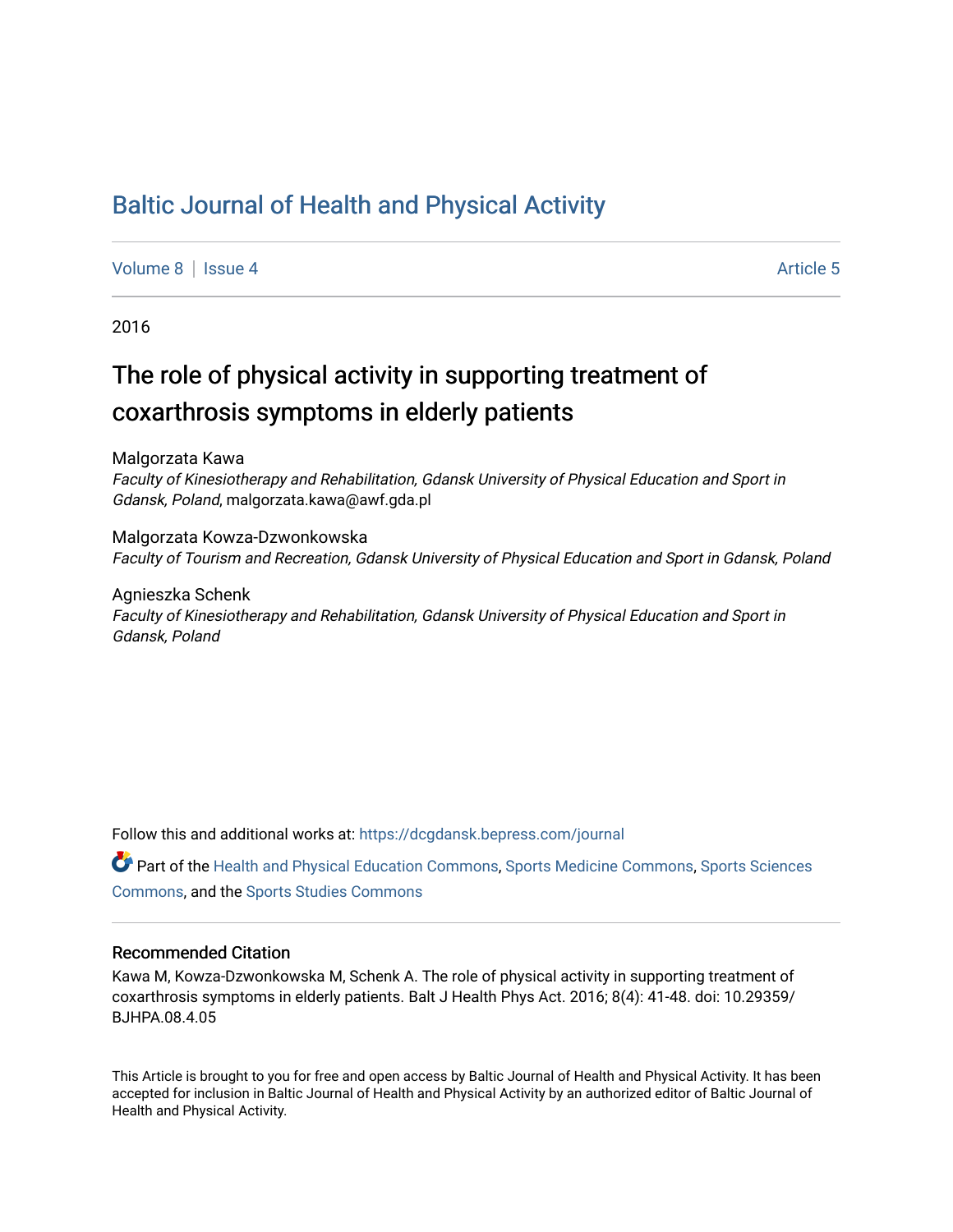**Authors' Contribution:**

- **A** Study Design
- **B** Data Collection **C** Statistical Analysis
- **D** Data Interpretation
- **E** Manuscript Preparation
- **F** Literature Search
- **G** Funds Collection

# **The role of physical activity in supporting treatment of coxarthrosis symptoms in elderly patients**

**Małgorzata Kawa1 ACDEF, Małgorzata Kowza-Dzwonkowska2 CDEF,**

#### **Agnieszka Schenk1 BCDEF**

- 1 Faculty of Kinesiotherapy and Rehabilitation, Gdansk University of Physical Education and Sport in Gdansk, Poland
- 2 Faculty of Tourism and Recreation, Gdansk University of Physical Education and Sport in Gdansk, Poland

| abstract                |                                                                                                                                                                                                                                                                                                                                                                                                     |
|-------------------------|-----------------------------------------------------------------------------------------------------------------------------------------------------------------------------------------------------------------------------------------------------------------------------------------------------------------------------------------------------------------------------------------------------|
| <b>Background</b>       | Next to degenerative changes of the spine, osteoarthritis of the hip is one of the most<br>common diseases of the musculoskeletal system in people after the age of 65.<br>The purpose of this study is to compare and evaluate the analgesic effectiveness<br>treatments with exercises on a bicycle ergometer in osteoarthritis of the hip in patients.                                           |
| <b>Material/Methods</b> | The study involved 30 persons with degenerative disease of the hip referred to 10-day<br>rehabilitation with a weekend break. In Group A 14 patients were subjected to treatments<br>with local cryotherapy and laser therapy; in Group B 16 this treatment together exercises<br>on a bicycle ergometer. The scale of pain Visual Analogue Scale and the Laitinen scale were<br>used in the study. |
| <b>Results</b>          | In both groups there was a statistically significant reduction in symptoms related to dege-<br>nerative disease. In Group B it was improvement in the form of a reduction in pain higher<br>by 6%, the frequency of pain by 9%, the use of painkillers by 18% and in limitation of<br>physical activity by 8% compared to patients from Group A.                                                    |
| <b>Conclusions</b>      | Combining physical therapy treatments with movement turned out to be a more effective<br>therapy.                                                                                                                                                                                                                                                                                                   |
| Key words               | Degenerative diseases, physiotherapy, pain, gerontology                                                                                                                                                                                                                                                                                                                                             |

| article details              |                                                                                                                                                                                                                                                                                                                                                                                                                                                                                                                                                                                                                                                                                                                                                                                                      |
|------------------------------|------------------------------------------------------------------------------------------------------------------------------------------------------------------------------------------------------------------------------------------------------------------------------------------------------------------------------------------------------------------------------------------------------------------------------------------------------------------------------------------------------------------------------------------------------------------------------------------------------------------------------------------------------------------------------------------------------------------------------------------------------------------------------------------------------|
| <b>Article statistics</b>    | Word count: 2,660; Tables: 3; Figures: 0; References: 28<br>Received: October 2016; Accepted: November 2016; Published: December 2016                                                                                                                                                                                                                                                                                                                                                                                                                                                                                                                                                                                                                                                                |
| <b>Full-text PDF:</b>        | http://www.balticsportscience.com                                                                                                                                                                                                                                                                                                                                                                                                                                                                                                                                                                                                                                                                                                                                                                    |
| Copyright                    | © Gdansk University of Physical Education and Sport, Poland                                                                                                                                                                                                                                                                                                                                                                                                                                                                                                                                                                                                                                                                                                                                          |
| Indexation:                  | AGRO, Celdes, CNKI Scholar (China National Knowledge Infrastructure), CNPIEC, De Gruyter - IBR (International<br>Bibliography of Reviews of Scholarly Literature in the Humanities and Social Sciences), De Gruyter - IBZ<br>(International Bibliography of Periodical Literature in the Humanities and Social Sciences), DOAJ, EBSCO - Central<br>& Eastern European Academic Source, EBSCO - SPORTDiscus, EBSCO Discovery Service, Google Scholar, Index<br>Copernicus, J-Gate, Naviga (Softweco, Primo Central (ExLibris), ProQuest - Family Health, ProQuest - Health &<br>Medical Complete, ProQuest - Illustrata: Health Sciences, ProQuest - Nursing & Allied Health Source, Summon<br>(Serials Solutions/ProQuest, TDOne (TDNet), Ulrich's Periodicals Directory/ulrichsweb, WorldCat (OCLC) |
| <b>Funding:</b>              | This research received no specific grant from any funding agency in the public, commercial, or not-for-profit<br>sectors.                                                                                                                                                                                                                                                                                                                                                                                                                                                                                                                                                                                                                                                                            |
| <b>Conflict of interest:</b> | Authors have declared that no competing interest exists.                                                                                                                                                                                                                                                                                                                                                                                                                                                                                                                                                                                                                                                                                                                                             |
| <b>Corresponding author:</b> | Małgorzata Kowza-Dzwonkowska; Department of Health Promotion, Faculty of Tourism and Recreation, Gdansk<br>University of Physical Education and Sport in Gdansk; Górskiego 1 St. 80-336 Gdańsk, Poland;<br>e-mail: mkd@awf.gda.pl                                                                                                                                                                                                                                                                                                                                                                                                                                                                                                                                                                    |
| <b>Open Access License:</b>  | This is an open access article distributed under the terms of the Creative Commons Attribution-Non-commercial<br>4.0 International (http://creativecommons.org/licenses/by-nc/4.0/), which permits use, distribution, and<br>reproduction in any medium, provided the original work is properly cited, the use is non-commercial and is<br>otherwise in compliance with the license.                                                                                                                                                                                                                                                                                                                                                                                                                 |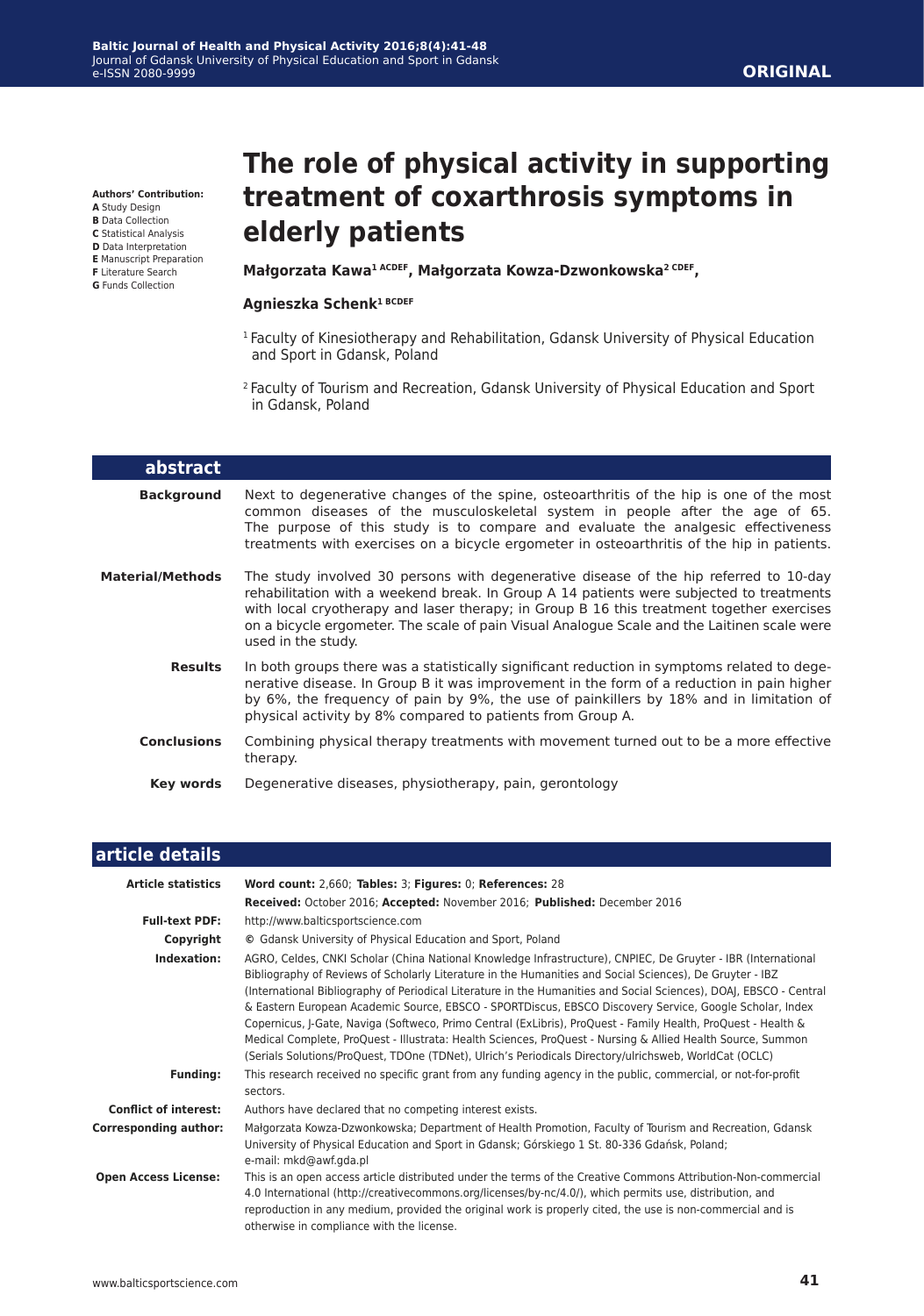## **introduction**

The process of aging is accompanied by a loss of muscle mass (sarcopenia), which is aggravated by a lack of physical activity and by co-existing diseases [1]. This results in a loss of muscle strength, impaired balance and gait instability [2, 3, 4]. Physical activity undertaken by the elderly reduces the risk of incidence of cardiovascular diseases, the nervous system diseases, joint diseases, diabetes, osteoporosis, and obesity; it also affects a reduction in depressive states and improves the quality of life. Research has confirmed a correlation between physical activity and the quality of life of elderly persons [5, 6, 7, 8]. Before starting a training program, each elderly patient should be subjected to the total geriatric examination. Qualifying tests must be carried out and one should participate in control checks [9]. Systematic diagnosis is a prerequisite for a safe and efficient conduct of a physical activity programme [10].

Osteoarthritis is often disclosed after the age of 60 years. Its development is significantly influenced by predisposing factors, such as late age, ethnic factors, birth factors, abnormal joint mechanics, overweight, performed occupation, physical activity, high bone mass, or hormone levels. Often there is premature wear and degeneration of the tissues making up the hip joint. These changes may affect one or both hip joints at the same time [7, 11]. This is frequently associated with pain, disability and reduced quality of life [12]. Due to the frequency of incidence, this is a serious social, health and economic problem.

Treatment of hip osteoarthritis is dependent on the severity of the disease and its form (acute or chronic condition). Both pharmacological and drug-free treatment (kinesiotherapy, physical therapy, manual therapy and massage) as well as surgery are applied. The most important part of improving treatment is active kinesiotherapy assisted by physical therapy. The procedures aim at muscle relaxation, vasodilation as well as the analgesic and anti-inflammatory effect.

Laser therapy is a commonly used physical therapy treatment in coxarthrosis. The absorbed laser light initiates a series of photochemical reactions, resulting, among others, in increased permeability of cell membranes thus accelerating the process of restitution of the tissues, reducing inflammation, and eliminating effusion. The laser has a positive effect on the degree of tissue oxygenation, the process of healing wounds, fractures, regeneration of the cartilage tissue and it affects the nervous system. Amplifying light by stimulating radiation eliminates or reduces ailments in pain syndromes of the spine, osteoarthritis, entesopathies and neuralgias [13]. The biological effect that occurs under the influence of laser radiation depends on the used power (changes at the cellular level). In treatment small and medium power doses are used, which cause a thermal effect raising the tissue temperature by 0.1–0.5°C [14]. In treatment of pain ailments in hip osteoarthritis also other physical therapy treatments are applied. Therapy with cold lowers the temperature of the tissues in order to start reactions beneficial to health (biochemical, hormonal and clinical changes). The effect of low temperature on the body depends on: the time of exposure to cold, the temperature, the amount of heat and the speed with which the heat is eliminated from the body [15]. Cold affects the body in two phases. In the first one, there is a loss of heat and lowering of the temperature despite defensive reactions of the organism against heat loss. There is contraction of blood vessels, a reduction in the blood flow, a decrease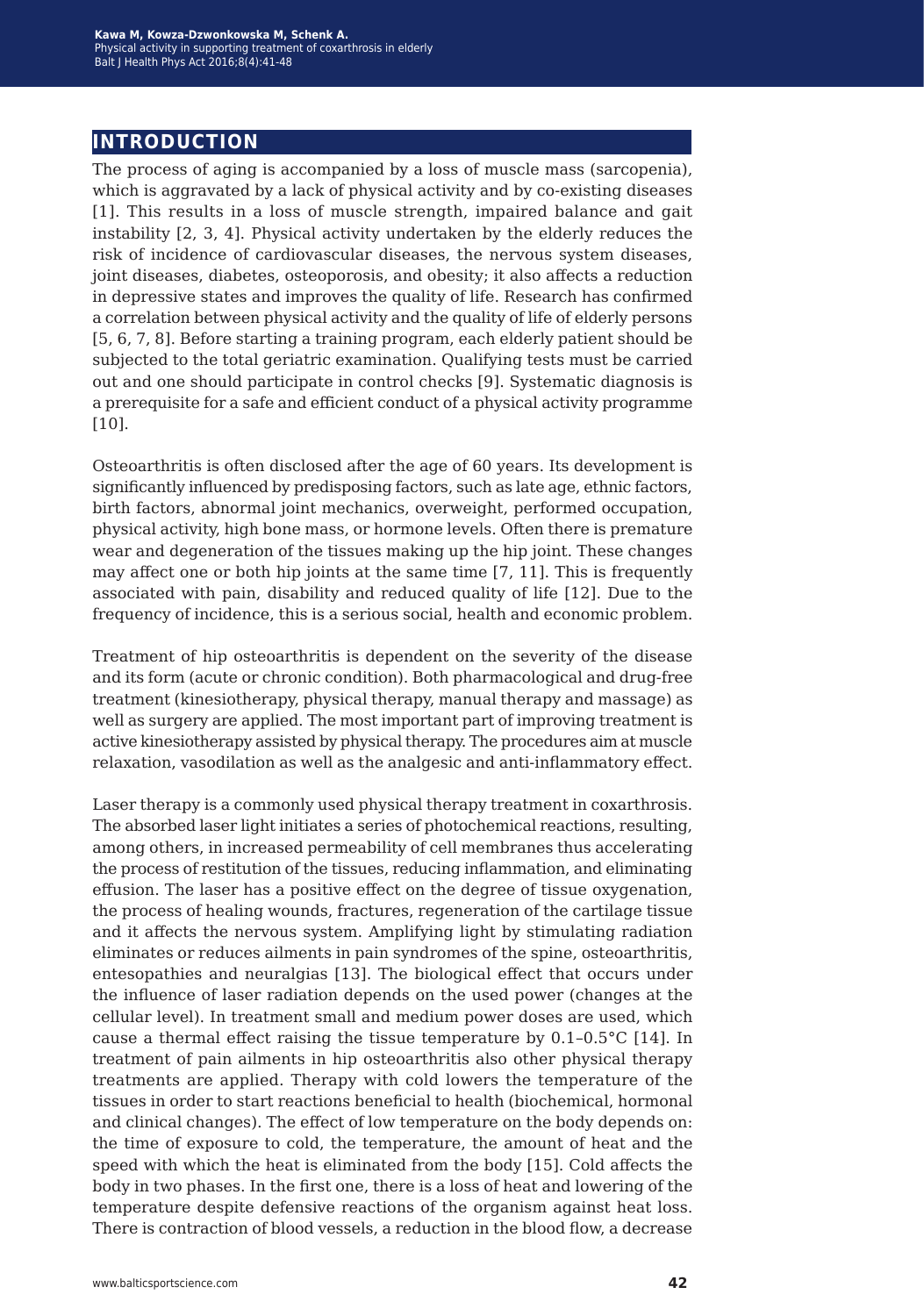in tissue metabolism and fluid dynamics, an increase in the pain threshold, an increase in adrenal activity and in venous and arterial blood pressure, and slowing down of nerve conduction. In the second phase, a reduction in tone and vasodilation take place. Under the influence of the above responses to local cryotherapy, an analgesic, anti-inflammatory, and anti-oedematous effect is achieved; there is relaxation of skeletal muscles, an improvement in their strength, and an increase in the range of motion of the treated joints [16]. The effects of local cryotherapy persist for 2-4 hours. This is a time for intense kinesiotherapy [17, 18].

The aim of the study is to evaluate the analgesic effect of local cryotherapy and laser therapy treatments in combination with exercises on a bicycle ergometer in the treatment of hip joint degeneration in patients aged over 65 years in comparison with the above procedures applied without physical activity.

## **material and methods**

#### **tested persons**

Patients with degenerative changes of the hip who contacted a specialist doctor and were referred to physiotherapeutic treatments voluntarily participated in the study. The physiotherapy treatments included 30 persons in total. In Group A, there were 14 persons aged 65 to 84 years. The mean age for the group was 75.21  $\pm$ 6.51 years old. The duration of the disease on average amounted to 7.14 ±5.31 years. In Group B, there were 16 persons aged 66 to 84 years. The mean age for the group was  $71.5 \pm 5.73$  years. The disease duration on average was  $6.01 \pm 6.06$  years. The subjects' characteristics are presented in Table 1.

| Subjects |                          | N  | Mean   | Minimum      | Maximum | <b>SD</b> |
|----------|--------------------------|----|--------|--------------|---------|-----------|
| A        | Patient's age            | 14 | 75.21  | 65           | 84      | 6.52      |
| B        | Patient's age            | 16 | 71.50  | 65           | 84      | 5.74      |
| A        | Body weight (kg)         | 14 | 75.79  | 62           | 94      | 10.24     |
| B        | Body weight (kg)         | 16 | 75.50  | 64           | 87      | 6.84      |
| A        | Height (cm)              | 14 | 164.50 | 152          | 180     | 7.45      |
| B        | Height (cm)              | 16 | 167.38 | 155          | 176     | 6.05      |
| A        | Disease duration (years) | 14 | 7.14   | $\mathbf{1}$ | 20      | 5.32      |
| B        | Disease duration (years) | 16 | 6.02   | 0.25         | 25      | 6.06      |

Tabele 1. Characteristics of subjects

## **the test procedure**

The research applied the scale of the pain VAS (Visual Analogue Scale) and a survey assessing pain intensity according to the Laitinen scale. Thus the subjective perception of the intensity of pain was assessed by means of these two surveys. The subjects were referred to therapy by a specialist doctor or a rehabilitation doctor and asked to assess pain before treatments, immediately after a series of ten treatments and one month after completion of the therapy.

Local cryotherapy was conducted with the Kriopol device used for local cooling of the body surface by means of nitrogen vapours, which at the nozzle reached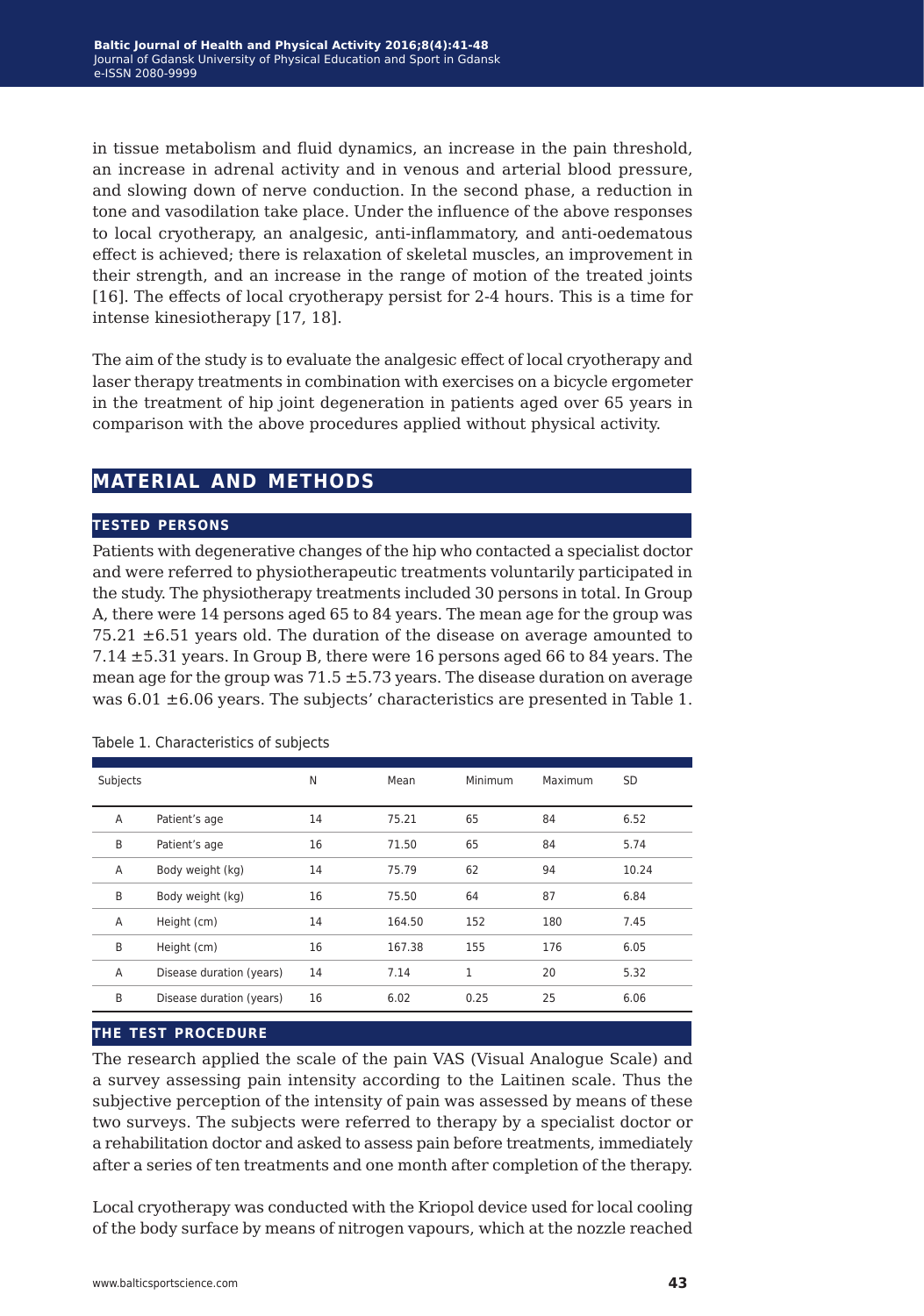a temperature of -160°C. The hip joint was cooled down frontally and medially in the groin area and the space between the symphysis and adductors of the thigh as well as posteriorly from the fold of the gluteal muscle and the ischiatic tuber. The distance of the nozzle from the treatment area was 15 cm. The procedure time was up to 3 minutes, depending on the subjective sensation of the patient who had been informed of the possibility to end the procedure in case of burning, tingling, pain and discomfort. 10 treatments were applied within two weeks (5 treatments from Monday to Friday).

In the study laser therapy was performed using a therapeutic diode laser Doris CTL model 1106MX, 780 nm-500 mW. A semiconductor diode is a source of radiation. The laser generates a continuous radiation of a regular power, which allows performing efficient transdermal and superficial, non-invasive and non-chemical therapeutic procedures. The dosage to painful points of the hip was P = 130 mW, E = 15 J/cm<sup>2</sup>, f = 2000–3000 Hz. The dosage changed depending on the progress of the degenerative disease, the degree of pain intensity and the patient's general condition.

In the treatment of pain after cryotherapy exercise on a stationary bike was applied [19]. Riding a bicycle ergometer is an exercise influencing reconstruction of the muscle mass and improving the range of motion in the hip. The saddle was adjusted so that when seated the knees were almost straight and the soles of feet slightly touched the pedals. The ride began with several backward movements only to efficiently and comfortably go on to pedalling forwards. Depending on their strength and general condition, patients exercised so for 15 to 20 minutes 5 times a week for a period of two weeks. Before and afterwards blood pressure was measured.

## **results**

Materials for the quantitative analysis in the study were obtained with a use of the questionnaire surveys: Indicators of Pain by Laitinen and Pain Assessment Scale by Barbara Heardley (VAS). Results of the study calculated with student's T-test, the tested values before the study, immediately after treatments and one month after the end of therapy in Group A are presented in Table 2, while in Group B in Table 3 An analysis of the results conducted with student's T-test for dependent groups confirms the effectiveness of both applied therapeutic methods. Reducing the sensation of pain in group A proved statistically significant at  $p = 0.0003$  and in group B at  $p = 0.0000$ . In terms of reducing the incidence of pain in group A the level of significance was at  $p = 0.0000$  immediately after a series of treatments, and one month after the end of the therapy it was also at  $p = 0.0000$ . In Group B directly after all treatments it was at  $p = 0.0002$  and a month later at  $p = 0.0000$ . Reducing the use of analgesics in group A also proved to be statistically significant immediately after treatment at  $p = 0.0142$ , and a month later there was a further improvement with  $p = 0.0099$ . In group B after 10 treatments significance was by far at a higher level and amounted to  $p = 0.0002$ , and after a month it further improved at  $p = 0.0001$ . Statistical analyses showed that treatments in group A contributed to a reduction in restrictions on motor activity with significance at  $p = 0.0011$  and after a month at  $p = 0004$ . In group B the significance was clearer and amounted to  $p = 0.0001$ immediately after therapy and a month later to  $p = 0.0000$ . To summarize,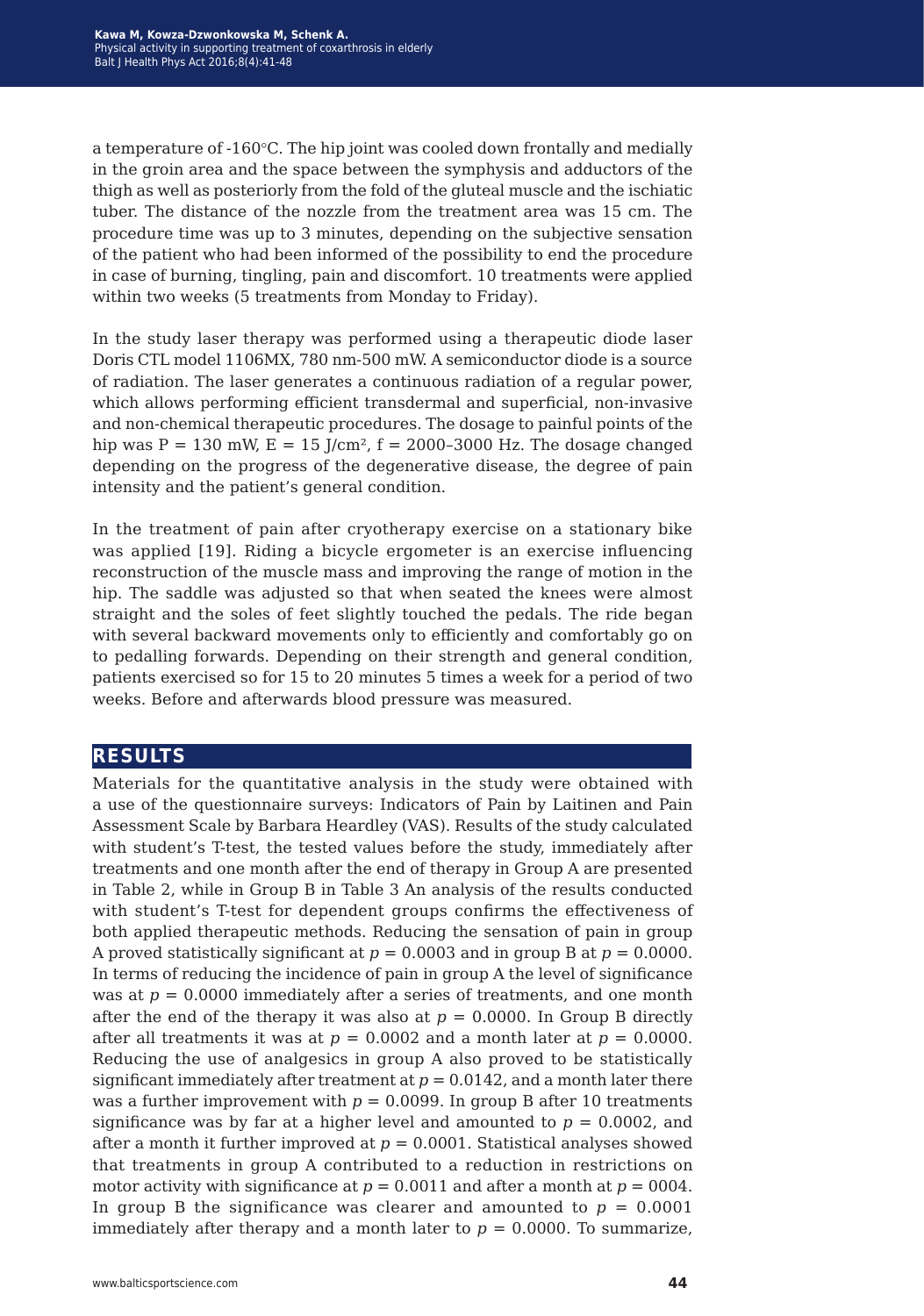the outcomes of the therapy in both groups improved the patients' condition both after a series of procedures and one month after the last procedure.

| Test T-student                                        |      |           |       |    |        |        |
|-------------------------------------------------------|------|-----------|-------|----|--------|--------|
| Group A - Cryotherapy and laser                       | Mean | <b>SD</b> | T     | df | p      | Change |
| Degree or pain before therapy                         | 6.07 | 2.27      |       |    |        |        |
| Degree or pain after therapy                          | 3.57 | 2.06      | 4.79  | 13 | 0.0003 | 41%    |
| Frequency of pain before therapy                      | 2.50 | 0.76      |       |    |        |        |
| Frequency of pain after therapy                       | 1.21 | 0.70      | 10.26 | 13 | 0.0000 | 51%    |
| Frequency of pain before therapy                      | 2.50 | 0.76      |       |    |        |        |
| Frequency of pain 1 month after therapy               | 0.79 | 0.70      | 7.77  | 13 | 0.0000 | 69%    |
| Use of medical painkillers before therapy             | 1.14 | 1.29      |       |    |        |        |
| Use of medical painkillers after therapy              | 0.57 | 1.09      | 2.83  | 13 | 0.0142 | 50%    |
| Use of medical painkillers before therapy             | 1.14 | 1.29      |       |    |        |        |
| Use of medical painkillers 1 month after therapy      | 0.14 | 0.36      | 3.02  | 13 | 0.0099 | 88%    |
| Limitation of physical activity before therapy        | 1.71 | 0.83      |       |    |        |        |
| Limitation of physical activity after therapy         | 0.86 | 0.53      | 4.16  | 13 | 0.0011 | 50%    |
| Limitation of physical activity before therapy        | 1.71 | 0.83      |       |    |        |        |
| Limitation of physical activity 1 month after therapy | 0.50 | 0.52      | 4.66  | 13 | 0.0004 | 71%    |

Tabele 2. Analysis of results performed using Student t test in group A

#### Tabela 3. Analysis of results performed using Student t test in group B

| Test T-student<br>Group B - Cryotherapy. laser and exercises on a bicycle<br>ergometer | Mean | SD   | т    | df | $\mathcal{D}$ | Change |
|----------------------------------------------------------------------------------------|------|------|------|----|---------------|--------|
| Degree or pain before therapy                                                          | 5.38 | 1.78 |      |    |               |        |
| Degree or pain after therapy                                                           | 2.88 | 2.03 | 5.98 | 15 | 0.0000        | 47%    |
| Frequency of pain before therapy                                                       | 1.88 | 0.81 |      |    |               |        |
| Frequency of pain after therapy                                                        | 0.75 | 0.58 | 4.70 | 15 | 0.0002        | 60%    |
| Frequency of pain before therapy                                                       | 1.88 | 0.81 |      |    |               |        |
| Frequency of pain 1 month after therapy                                                | 0.50 | 0.52 | 6.21 | 15 | 0.0000        | 73%    |
| Use of medical painkillers before therapy                                              | 1.13 | 0.96 |      |    |               |        |
| Use of medical painkillers after therapy                                               | 0.25 | 0.58 | 4.87 | 15 | 0.0002        | 78%    |
| Use of medical painkillers before therapy                                              | 1.13 | 0.96 |      |    |               |        |
| Use of medical painkillers 1 month after therapy                                       | 0.06 | 0.25 | 4.98 | 15 | 0.0001        | 94%    |
| Limitation of physical activity before therapy                                         | 1.06 | 0.68 |      |    |               |        |
| Limitation of physical activity after therapy                                          | 0.44 | 0.51 | 5.00 | 15 | 0.0001        | 59%    |
| Limitation of physical activity before therapy                                         | 1.06 | 0.68 |      |    |               |        |
| Limitation of physical activity 1 month after therapy                                  | 0.25 | 0.45 | 5.98 | 15 | 0.0000        | 76%    |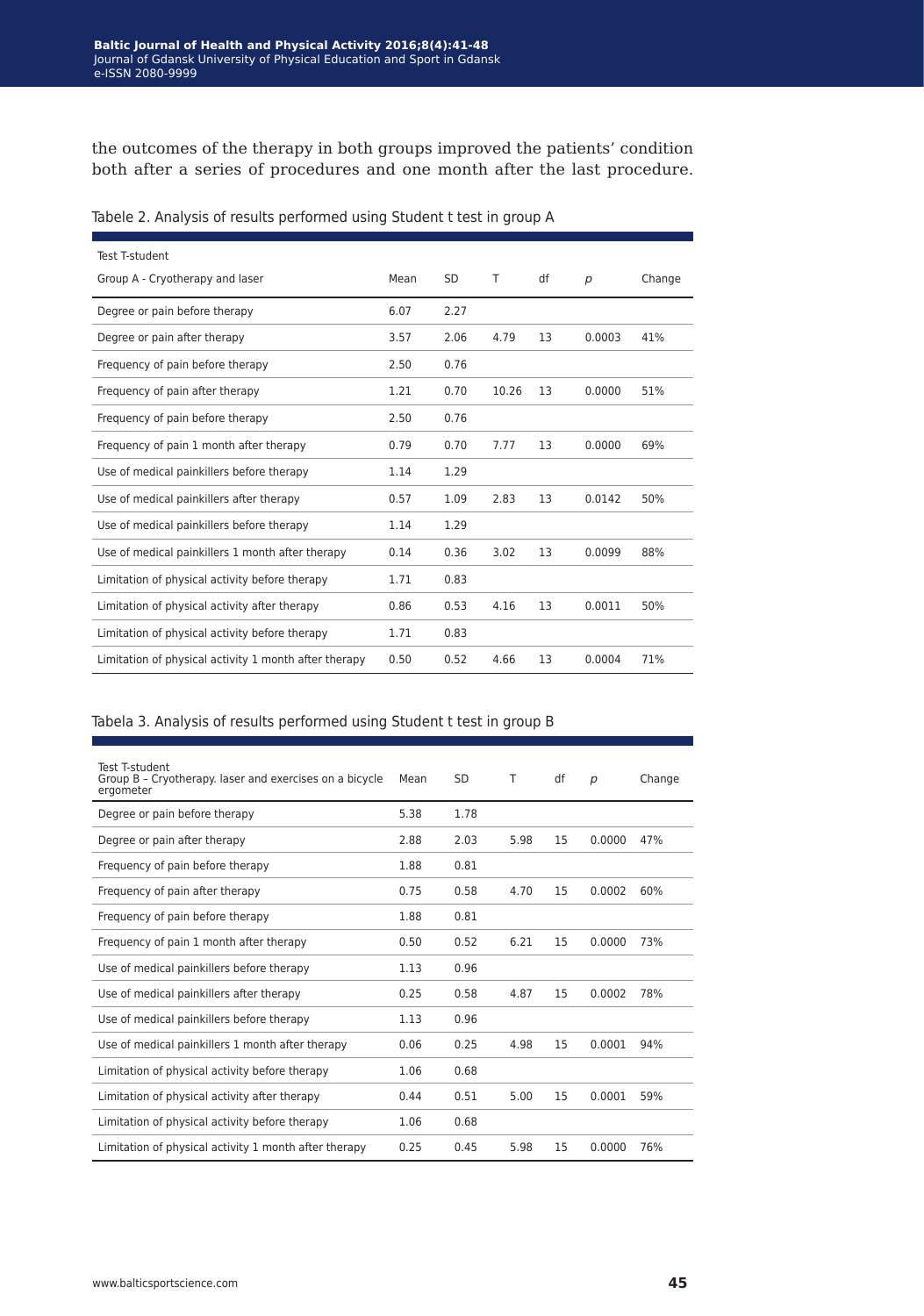Particular attention should be paid to the analysis of the measurement results immediately after the end of a series of treatments. Group B in which training on a bicycle ergometer was also applied achieved better therapeutic results. In group A the feeling of pain was reduced by 41% whereas in group B by 47%. In terms of reducing the incidence of pain in group A the improvement was by 51% and in group B by 60%. The use of painkillers in group A decreased by 50% while in group B by 78%. Reducing the restrictions on physical activity in group A was by 50% and in group B by 59%. To summarize, in order to reduce pain in patients with degenerative changes of the hip, physical therapy (laser therapy and cryotherapy) should be used in conjunction with movement (exercise on a bicycle ergometer).

## **discussion**

Degenerative disease is considered to be a civilisation disease of the turn of the 20th and 21st centuries. The hip joint degenerates especially often, which when not treated leads to a substantial impairment of the patient's fitness. The goal of therapy in coxarthrosis is to slow down or prevent adverse destructive changes within the joint as well as to eliminate bothersome symptoms associated with pain ailments. Physical therapy plays an important role in alleviating pain. In conjunction with kinesiotherapy it effectively reduces the sensations of pain, increases or maintains the range of motion in the joint and reduces the increased muscle tone and strengthens the muscles [20]. Better therapeutic results in the form of a reduction in pain and an improvement in the efficiency of performing daily activities were observed after the additional use of motor activity following local cryotherapy [21]. After the application of 15 exercises and local cryotherapy procedures in patients with degenerative changes in both hip joints good healing effects were achieved in ambulatory physiotherapy [22]. This confirms that combining various physical methods, such as cryotherapy and laser therapy and selected kinesiotherapeutic exercises, increases the possibility of therapeutic influence. Analysis of own research proves high analgesic effectiveness of cryotherapy and laser therapy in combination with exercises on a bicycle ergometer. The use of physical treatments alone turned out to be less effective. Researchers confirm much better analgesic effects after simultaneous radiation with a laser beam and physical activity than after laser treatment alone [23, 24, 25].

In patients who were administered cryotherapy [16], laser therapy [26, 27] and kinesiotherapy [28] the sensation of pain significantly reduced. Among others a positive reaction mechanism of reducing the skin temperature on lowering the pain threshold reducing conductibility in nerve fibres, inhibiting nociceptors in the skin and inhibiting an inflammatory process, were confirmed. Studies indicate the validity of performing physical exercise after a cryotherapeutic procedure in order to improve the range of motion in joints, reduce muscle stiffness, improve their flexibility and endurance [16]. Other studies also confirm the analgesic anti-inflammatory, anti-oedematous effect and the improvement in mobility in the form of greater relaxation and better blood supply to muscles after laser therapy along with other selected therapeutic methods [26].

Based on the presented study results it can be concluded that daily physiotherapy administered to patients for 10 days (excluding Saturdays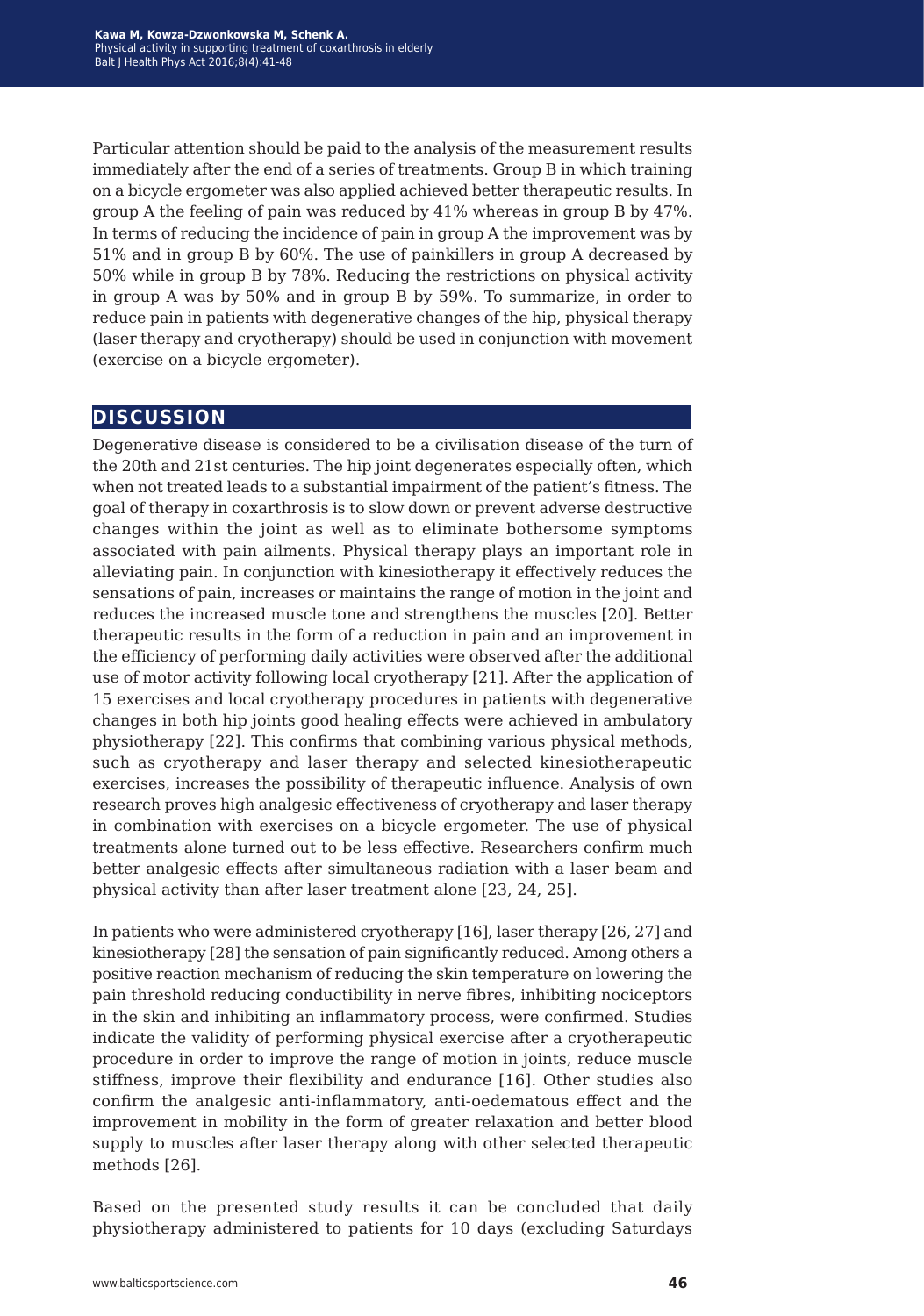and Sundays) has a significant impact on the reduction of pain ailments. The analgesic effect of these procedures allows significantly reducing or even eliminating pharmacological treatment and also influences an increase in physical activity.

### **conclusions**

The application of laser therapy and cryotherapy along with kinesiotherapy in the treatment of hip joint degeneration significantly reduces the sensation of pain after physiotherapeutic procedures.

The analysis of the results of the studied patients indicates that there has been a significant reduction in the incidence of pain and a reduction or complete elimination of painkillers after cryotherapy and laser therapy and performing exercises on a stationary bicycle for a month since the end of the therapy.

The study results show that physical treatments were combined with appropriately selected kinesiotherapy.

#### **references**

- [1] Clark BC. Manini TM. Functional consequences of sarcopenia and dynapenia in the elderly. Curr Opin Clin Nutr Metab Care. 2010;13(3):271.
- [2] Shaffer SW. Harrison AL. Aging of the somatosensory system: a translational perspective. Physical Therapy. 2007;87(2):193-207.
- [3] Zamboni M. Mazzali G. Fantin F. Rossi A. Di Francesco V. Sarcopenic obesity: a new category of obesity in the elderly. Nutr Metab Cardiovasc Dis. 2008;18(5):388-95.
- [4] Stenholm S. Harris TB. Rantanen T. Visser M. Kritchevsky SB. Ferrucci L. Sarcopenic obesitydefinition. etiology and consequences. Curr Opin Clin Nutr Metab Care. 2008;11(6):693.
- [5] Persch LN. Ugrinowitsch C. Pereira G. Rodacki AL. Strength training improves fall-related gait kinematics in the elderly: a randomized controlled trial. Clin Biomech. 2009;24(10):819-25.
- [6] Pasek T. Pasek J. Witiuk-Misztalska A. Sieroń A. Leczenie ruchem (kinezyterapia) pacjentów w podeszłym wieku [Therapy of exercise (kinetic therapy) in elderly patients]. Gerontologia Polska. 2011;19(2):68-76. Polish.
- [7] Marchewka A. Dąbrowski ZJ. Żołądź JA. Fizjologia starzenia się: profilaktyka i rehabilitacja [Physiology of aging: prevention and rehabilitation]. Warszawa: Wydawnictwo Naukowe PWN; 2013. Polish.
- [8] Osiński W. Gerokinezjologia: nauka i praktyka aktywności fizycznej w wieku starszym [Gerokinezjologia: science and practice of physical activity at an older age]. Warszawa: Wydawnictwo Lekarskie PZWL; 2013. Polish.
- [9] Drygas W. Jegier A. Zalecenia dotyczące aktywności ruchowej w profilaktyce chorób układu krążenia. In: Naruszewicz M, editor. Kardiologia zapobiegawcza [Recommendations for physical activity in the prevention of cardiovascular disease. In the collection of: Preventive Cardiology]. Warszawa: PTBNM; 2006. Polish.
- [10] Britton P, Boronat A, Hartley DA, Jones-Mortimer MC, Kornberg HL, Parra F. Phosphotransferasemediated regulation of carbohydrate utilization in Escherichia coli K12: Location of the gsr (tgs) and iex (crr) genes by specialized transduction. J Gen Microbiol. 1983;129(2):349-56.
- [11] Wishart J, Need A, Horowitz M, Nordin B. Effect of age on bone density and bone turnover in men. Clin Endocrinol. 1995;42(2):141-6.
- [12] Leardini G, Salaffi F, Caporali R, et al. Direct and indirect costs of osteoarthritis of the knee. Clin Exp Rheumatol. 2004;22(6):699-706.
- [13] Straburzyńska-Lupa A, Straburzyński G, Straburzyńska-Migaj E. Fizjoterapia z elementami klinicznymi [Physiotherapy with elements of clinical]. Warszawa: Wydawnictwo Lekarskie PZWL; 2008. Polish.
- [14] Brosseau L, Welch V, Wells G, et al. Low level laser therapy for osteoarthritis and rheumatoid arthritis: a metaanalysis. J Rheumatol. 2000;27(8):1961-9.
- [15] Mika T, Kasprzak W. Fizykoterapia [Physiotherapy]. Warszawa: Wydawnictwo Lekarskie PZWL; 2013. Polish.
- [16] Zagrobelny Z. Andrzejewski W. Krioterapia miejscowa i ogólnoustrojowa [Cryotherapy local and systemic]. Warszawa:Urban & Partner; 2003. Polish.